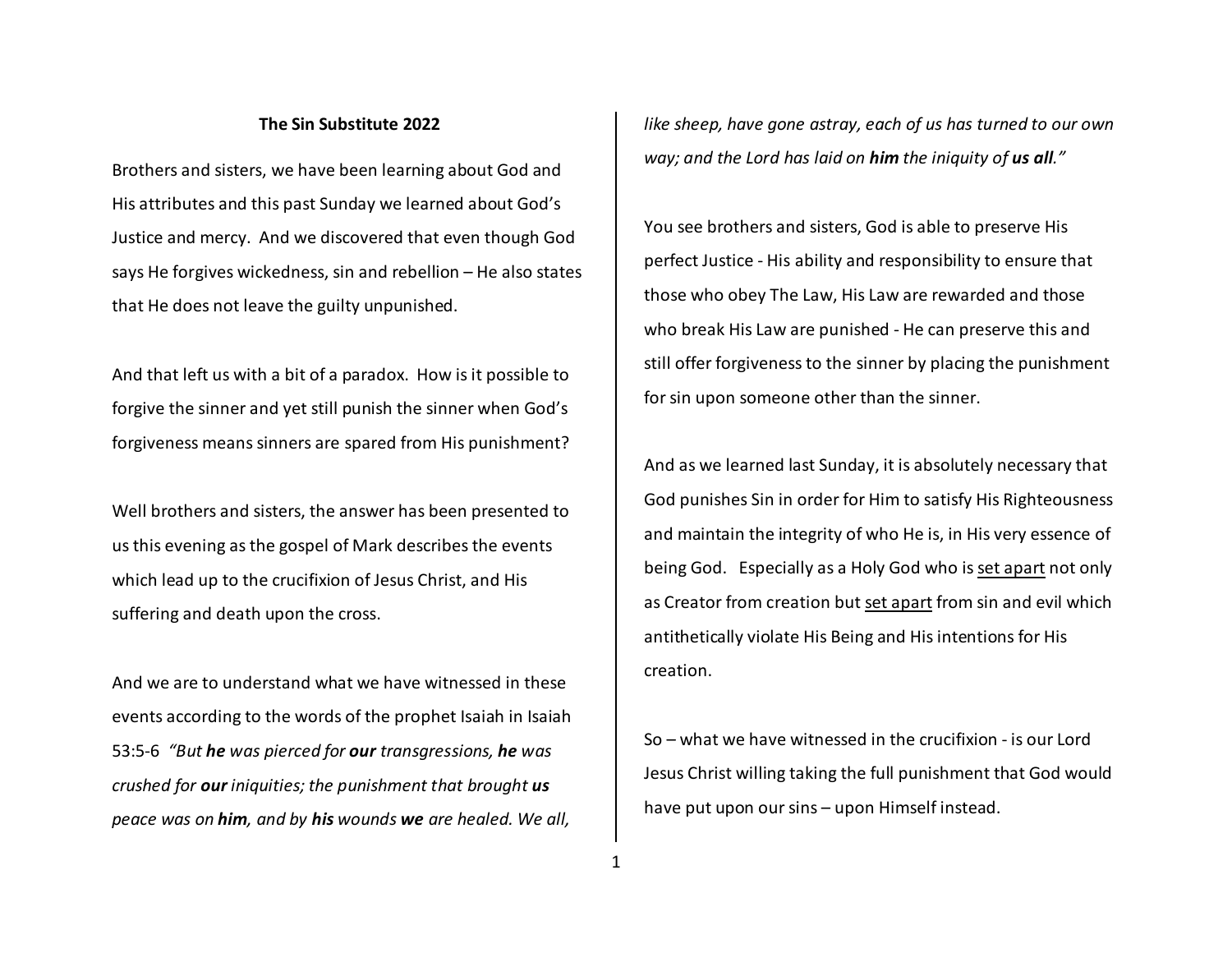This would include the consequential wrath of God as Christ suffered on the cross, it included the abandoning wrath of God in delivering people over to Sin – when Christ cried out "*My God, why have you forsaken me!*" And when He died, Christ bore the entire weight of God's eternal wrath in Hell.

Make no mistake brothers and sisters. The only reason why you and I can be confident that God is not subjecting us to consequential punishment in the trials and hardships that we endure in this life…

The only reason we know for certain that He will not abandon us and give us over to our sinful desires so that we care not for the things of God…

The only reason that we need not fear an eternal punishment described by Jesus himself in Matt 25:41 as an *"eternal fire prepared for the devil and his demons…"*

the only reason these punishments will not be applied to us, is because they have been applied to Jesus Christ instead.

And we can be certain of this because the scriptures testify to this substitution and proclaim it - 1 John 2:2 states *"He is the atoning sacrifice for our sins…"* 

And Colossians 2:13-14 says *"God forgave us all our sins, having canceled the charge of our legal indebtedness, which stood against us and condemned us; he has taken it away, nailing it to the cross."*

So – on the cross, in the suffering and death of Jesus Christ the paradox is resolved. God can forgive our sin and yet He does not leave the guilty unpunished. (Ex 34:7)

But we may still wonder how this is possible in Jesus - because we know that He was perfect, He was sinless. So how can God correct all the violations to His Righteousness and His Holiness through punishing Jesus if He was not guilty? How can God truly say that the guilty are punished if Jesus was not guilty?

Brothers and sisters, the Apostle Paul's explains this to us in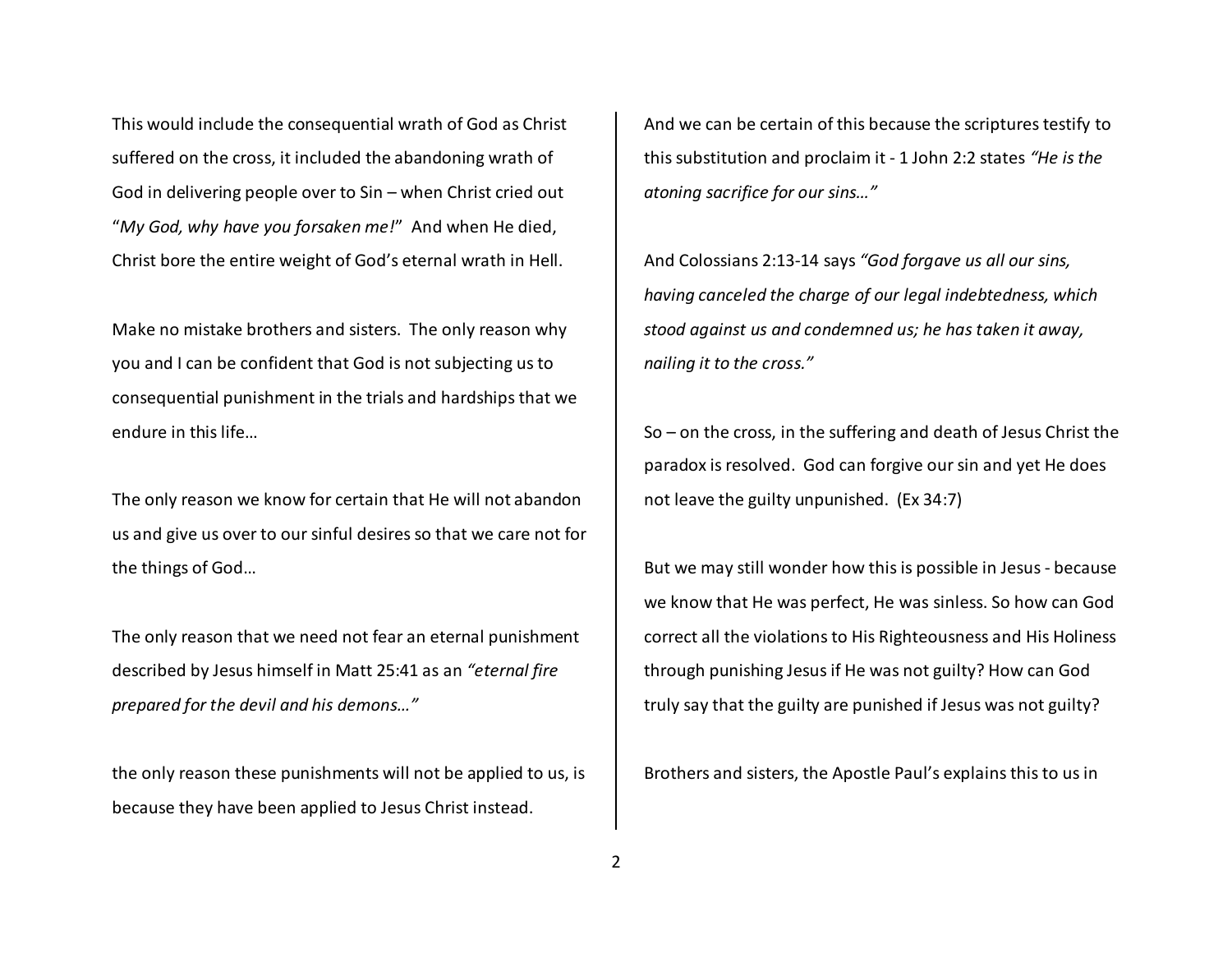2 Cor 5:21 that *"God made him who had no sin to be sin for us, so that in him we might become the righteousness of God."* 

Brothers and sisters, we need to understand that thecrucifixion wasn't like Jesus jumping out in front of us to take a bullet meant for us when He died on the cross. Rather He took our sin upon Himself, He assumed our guilt and became guilty and thus the punishment God put upon Him wasjustified. On the cross – He deserved the bullet. The guilty do not go unpunished.

This is important – because the crucifixion is meant to call us to faith in Jesus satisfying God's wrath, not to be emotionally manipulated to respond by behaving better because we feel badly that innocent person had to suffer because of us. Do you see the difference?

Let's take a closer look at what it means that "Christ became Sin" and was thus deserving of the punishment He bore for us. The first thing we need to realize, and an important part of what we have witnessed on Good Friday, is that to become Sin and take the punishment for it - it was *necessary* for Jesus to die *on a cross*.

Now in the 2000 years since Good Friday the cross has taken on a life of its own. We venerate it, we wear it on jewelry, stick it on top of our buildings, get it tattooed on our shoulder… it's an important symbol.

In fact you'd be hard pressed to find a symbol that represents the essence of the Christian faith better than the cross, right?

But friends, we've forgotten the reason for that was in Jesus' day the cross was shameful.

Death by crucifixion was a criminal's death - it was not a noble death. It wasn't like dying in the line of duty as a soldier – defending your country and your home; it wasn't like taking a bullet for your partner…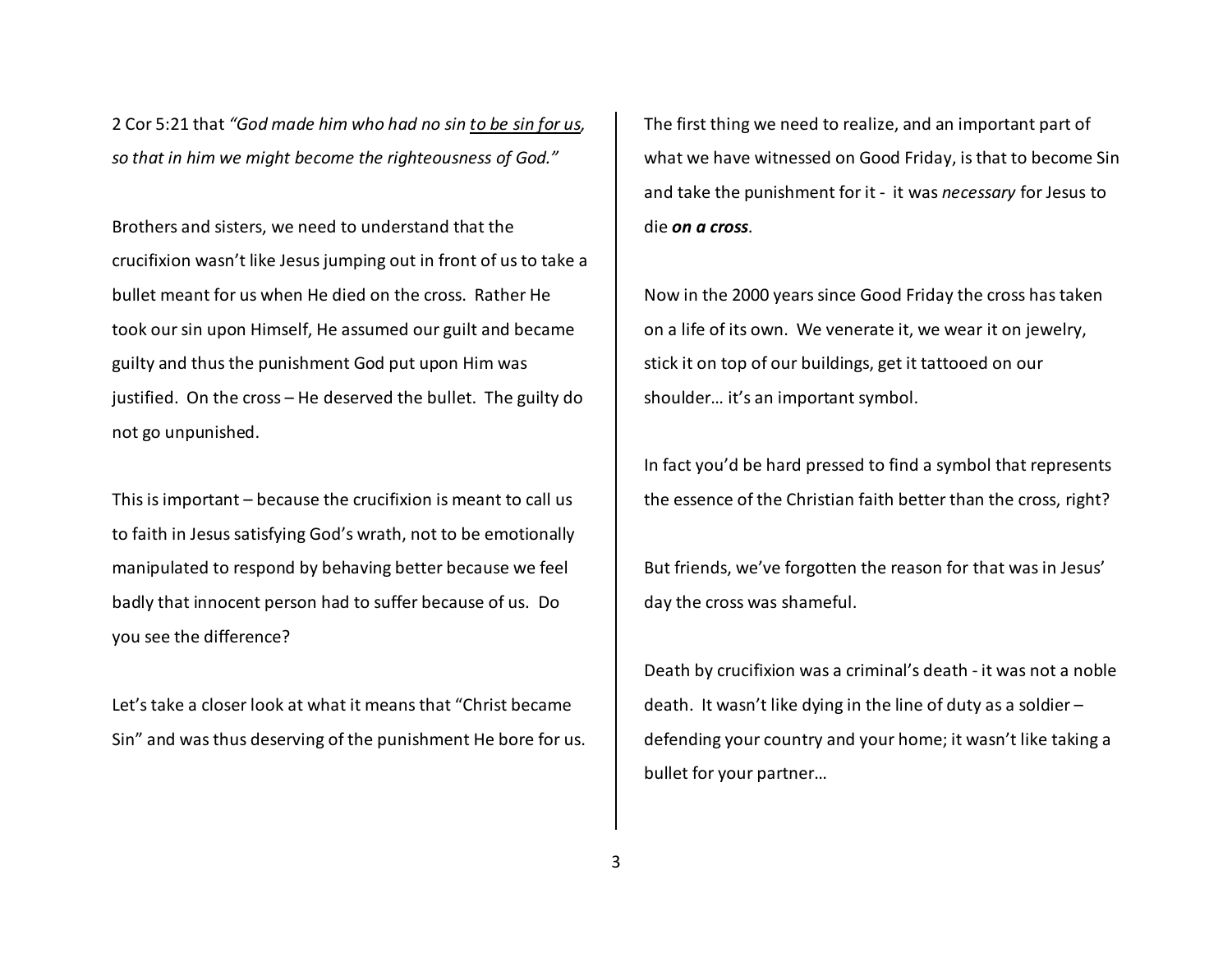The Cross represents shame and disgrace for the lowest of the low brothers and sisters… it's not noble, it's not honorable, it was not considered sacrificial – it was how the vilest criminals died for their dastardly deeds.

You see, if Jesus was to become Sin in our day and age, to get the equivalent of being crucified he would need be falsely accused of something absolutely despicable – such as molesting a child, making child pornography, or being a terrorist in ISIS and cutting off the heads of their prisoners…

And then he would be sentenced to life in prison, where it would be seen as no big loss if the other inmates killed him.

That would be comparable to what we have just witnessed in the false accusations leveled against our Lord and his being made to carry his cross and then being executed upon it.

So if Jesus were to become Sin in our day and age we would not have a cross as our symbol, but perhaps an orange prison suit or an electric chair or a hypodermic needle for death by

lethal injection instead… for this is how the most despicable criminals die today.

*"God made him who had no sin to be sin for us, so that in him we might become the righteousness of God."* 

You see friends, if the gospels emphasize anything about what our Lord suffered in being crucified it is the appalling injustice and the scandal he experienced in being made Sin when He himself was without it…

The horror of crucifixion is not in the physical agony, as excruciating as that may be, rather it's the shame and disgrace of being tried and condemned as criminal, treated as any twobit revolutionary - when you are in fact the Messiah, the perfect Covenant Partner, and innocent of any wrong doing but willingly taking on the guilt of the guilty in order that you may deserve the punishment for their sin that has now become yours.

No wonder Jesus said *"If there is any other way…"*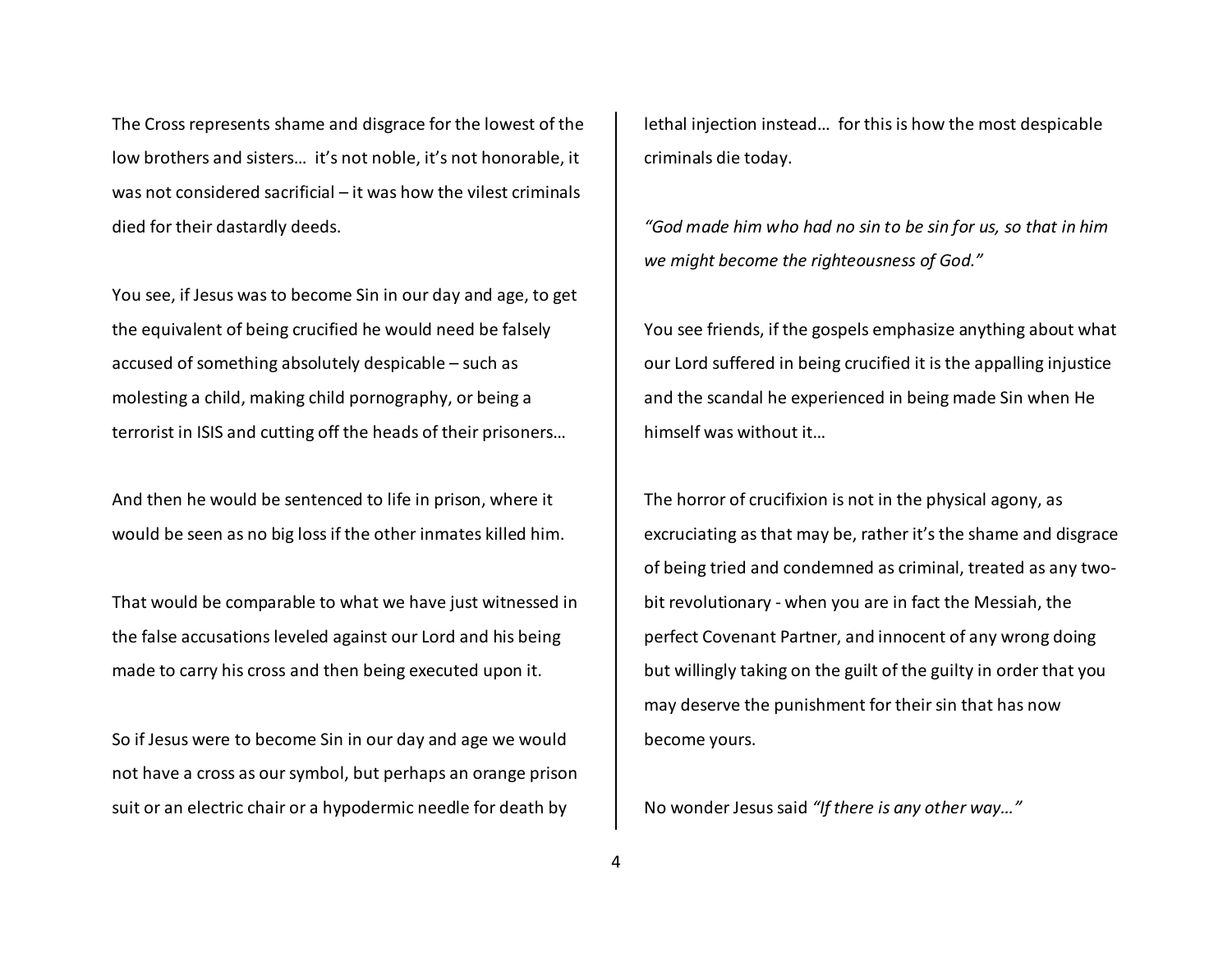But this is what we are to believe and understand took place not just on the cross – but because it WAS a cross.

Brothers and sisters – I pray that through this teaching and explanation of how God preserves His Justice and is still able to forgive sinners and how this occurred in the death of Jesus on the cross – that you will be filled with gratitude for God's mercy which spares you from His wrath, and for the Love which God showed you in sending His son Jesus to die for you.

This is not about being manipulated because an innocent person had to suffer for you – but because you now realize what the Father, Son and Holy Spirit worked together to achieve, at great personal cost to themselves, having planned this from eternity past! In order to save you from the wrath you deserved, because they have such great Love for us.

and there is one more thing that I need to tell you about…

What happens because of the cross is not just that we are spared the punishment upon our sin… when Christ becomes

sin for us, the scripture says that *"IN Him, we might become the righteousness of God"*

So, Christ takes our sin, our guilt, our punishment – and His perfect righteousness and obedience and faithfulness to God's law is transferred to us instead, and God considers us perfect.

Brothers and sisters, God's mercy spares us from what we deserved. God's Grace gives us something so good that we didn't deserve. This is the cross-over that comes from the cross and is given to us instead of punishment.

So – let us no longer doubt if God is punishing us in the trials and hardships of life. Show your faith and trust in Jesus by accepting these challenges as proof that you are IN Christ, that you are a child of God as Jesus is the Son of God because you have received His righteousness because of the cross.

And let us show we believe that Christ becomes sin for us by confessing our sins to Him, bare your soul, tell Him your deepest, darkest desires, all that which you are ashamed of –